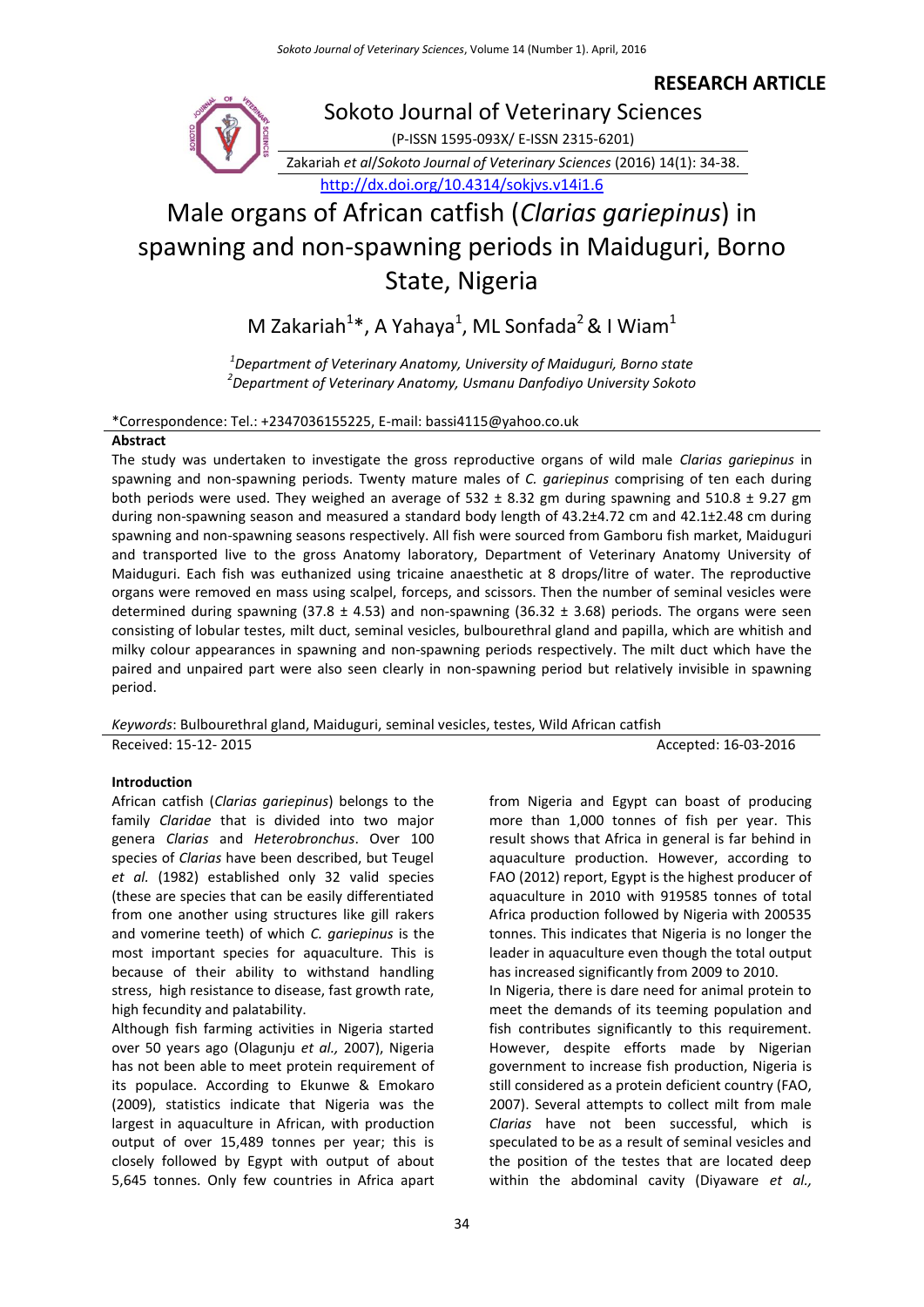2010). These researchers also developed a technique of milt (sperm) collection from *Clarias* species via ablation. Some reports have speculated about the difficulty of milt collection in Afrcan catfish species due to the position of testes and the seminal vesicles but the gross pictures of these organs have not been documented in Nigeria. Also, literature search revealed lack of information on these organs especially during non-spawning period which necessitated this study.

### **Materials and Methods**

Twenty adult male African catfish (*Clarias gariepinus*) were procured from Gamboru fish market in Maiduguri, and transported live in a plastic trough to the Gross Anatomy Laboratory of the Department of Veterinary Anatomy, University of Maiduguri. The weight and length of fish were determined using weighing scale and measuring tape respectively. They weighed an average of 532  $±$  8.32 gm during spawning and 510.8  $±$  9.27 gm during non-spawning season and measured a standard body length of  $43.2 \pm 4.72$  cm and  $42.1 \pm$ 2.48 cm during spawning and non-spawning seasons respectively.

Each fish was euthanized using tricaine MSS anaesthetic at the dose rate of 8 drops/litre of water (Bowser, 2001). A mid-ventral incision was made between the pectoral fins to about one centimetre to the conical papilla and the reproductive organs were exteriorized using scalpel, scissors and forceps. Photographs of the reproductive organs were taken using canon digital camera power shot (A470). The dimensions of the reproductive organs were determined using sensitive weighing balance and digital vernier calliper (model number Y308 Henny).

# *Statistical analysis*

The weight and length of fish and its reproductive organs were presented as means ± standard deviation (n=20). Statistical comparison between the spawning and non-spawning seasons was made using student t-test. The analysis was conducted using JMP version 11 (SAS institute INC., Cary NC). Analyses were considered significant at P<0.05.

### **Results**

The results are presented in Table 1. The mean length of reproductive organ (LRO) during spawning season was significantly higher (P˂0.05) than during non-spawning season. Also, the mean diameter of reproductive organ (DRO) in spawning was significantly higher (P˂0.05) than in nonspawning season.

As shown (Plate IA) the papilla of male *Clarias* was observed to be reddened which indicates maturity and often referred as "ready to spawn" males. During non-spawning period, the papilla was seen as pinkish (Plate IB). The paired testis, paired and unpaired part of the milt duct and the seminal vesicles were seen located deep within the abdominal cavity lying along the long axis of the body. They were whitish with no clear demarcation of the milt duct during spawning period (Plate IIA). During non-spawning period, they were milky coloured with visible milt duct (Plate IIB).

# **Discussion**

Fish like other vertebrates, exhibits disproportionate growth; this is a situation whereby some parts of the body show different growth rates from other parts [\(Martins](http://scialert.net/fulltext/?doi=jfas.2014.252.256#1302385_ja) *et al*., [2005\)](http://scialert.net/fulltext/?doi=jfas.2014.252.256#1302385_ja). The mean values of length and weight of *C. gariepinus* obtained in this study which are often used for determining maturity of fish agrees with the reports of Nwokoye *et al.* (2007) and Ikpegbu *et al*. (2012). However, unlike other vertebrates that stop growth at certain ages due to heredity, fish does not really lose the capacity to grow (Pauly, 1992) although as the fish grows older, the growth rate decreases. Ben (2003) reported that environmental factors such as food, temperature,

**Table 1**: Mean± SD, difference in weight and length of fish and its reproductive organ dimensions during spawning/non-spawning seasons in male African catfish (*Clarias gariepinus*)

| <b>Parameters</b> | <b>Mean</b> SD  |                     | P-value |
|-------------------|-----------------|---------------------|---------|
|                   | Spawning season | Non-spawning season |         |
| WF gm             | 532.8±8.32      | $510.8 + 9.27$      | 0.31    |
| LF cm             | $43.2 + 4.72$   | $42.1 \pm 2.48$     | 0.46    |
| LRO cm            | $7.76 \pm 3.75$ | $6.11 \pm 0.74$     | $0.04*$ |
| WRO gm            | $3.00 \pm 0.48$ | $2.69 \pm 0.74$     | 0.82    |
| DRO cm            | $2.18 \pm 0.23$ | $1.98 \pm 0.41$     | $0.04*$ |
| <b>NSV</b>        | 37.8±4.53       | $36.32 \pm 3.68$    | 0.21    |

Key: WF=Weight of fish, LF=Length of fish, WRO=Weight of Reproductive Organ, LRO=Length of Reproductive Organ, DRO=Diameter of Reproductive Organ and NSV=Number of seminal vesicles

\* Significantly different at (p˂ 0.05)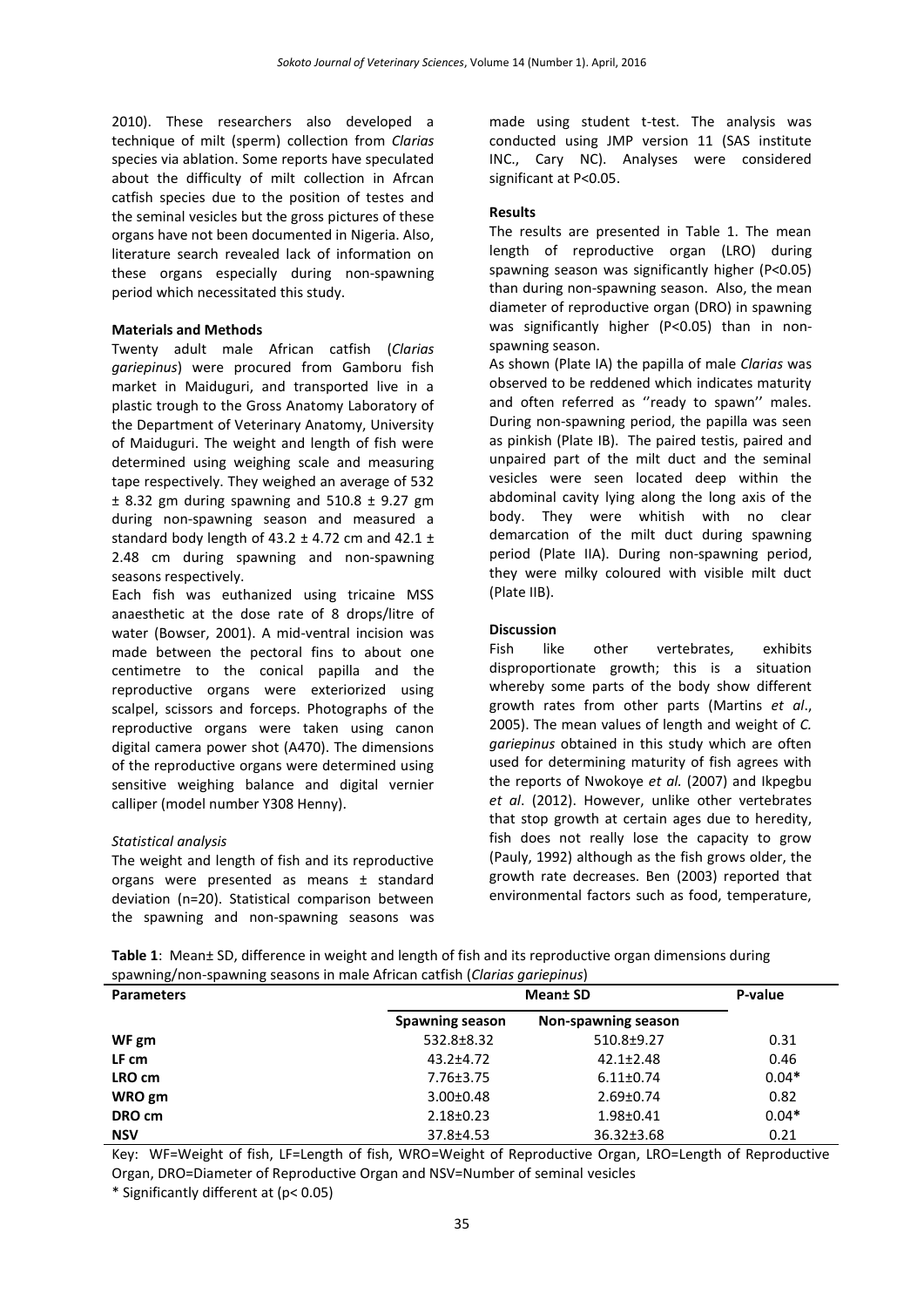

**Plate I**: Ventral view of male African catfish *C.gariepinus* showing the conical papilla (arrows) in breeding (A) and non-breeding (B) seasons



**Plate II**: The reproductive organs of male *C. gariepinus* showing the testis, bulbourethral gland (yellow arrow), seminal vesicles (black arrow) and papilla (blue arrow) that are whitish in colour during breeding (A) and milky colour appearance during non-breeding (B) seasons

pH and dissolved substances generally affect fish growth, but the most important factor is population density.

Growth is a complex process and can differ between specie, strains or population within the same species and different individuals within the same population. Among cultured animals, fish species exhibit the largest individual variation in growth [\(Gjedrem, 1997\)](http://scialert.net/fulltext/?doi=jfas.2014.252.256#1302391_ja). For most farmed animals and fish, the coefficient of variation (CV) for growth varies between 7 and 10% and 20 and 35% respectively [\(Gjedrem, 1997\)](http://scialert.net/fulltext/?doi=jfas.2014.252.256#1302391_ja). Disparity of individual growth usually results from individual differences in feed intake [\(Umino](http://scialert.net/fulltext/?doi=jfas.2014.252.256#1302375_ja) *et al*., 1997) or

feed efficiency (Qian *et al*[., 2002\)](http://scialert.net/fulltext/?doi=jfas.2014.252.256#1302383_ja) or a combination of both. More often than not, social hierrhachies have been implicated as the main source of growth disparity, resulting in dominant or large individuals and subordinate or smaller individuals [\(Kestemont](http://scialert.net/fulltext/?doi=jfas.2014.252.256#944744_ja) *et al*., 2003). The dominant individuals often monopolize larger share of available resources, bringing about faster growth of these dominant fish with respect to subordinate ones. Other [environmental factors](http://www.scialert.net/asci/result.php?searchin=Keywords&cat=&ascicat=ALL&Submit=Search&keyword=environmental+factors) that may affect size disparity include stock density, temperature, water current daylight and maternal effect [\(Kestemont](http://scialert.net/fulltext/?doi=jfas.2014.252.256#944744_ja) *et al*[., 2003\)](http://scialert.net/fulltext/?doi=jfas.2014.252.256#944744_ja), cannibalism and protein turn-over [\(Bang](http://scialert.net/fulltext/?doi=jfas.2014.252.256#1302365_ja)  *et al*[., 2004\)](http://scialert.net/fulltext/?doi=jfas.2014.252.256#1302365_ja). Apart from [environmental factors](http://www.scialert.net/asci/result.php?searchin=Keywords&cat=&ascicat=ALL&Submit=Search&keyword=environmental+factors)**,**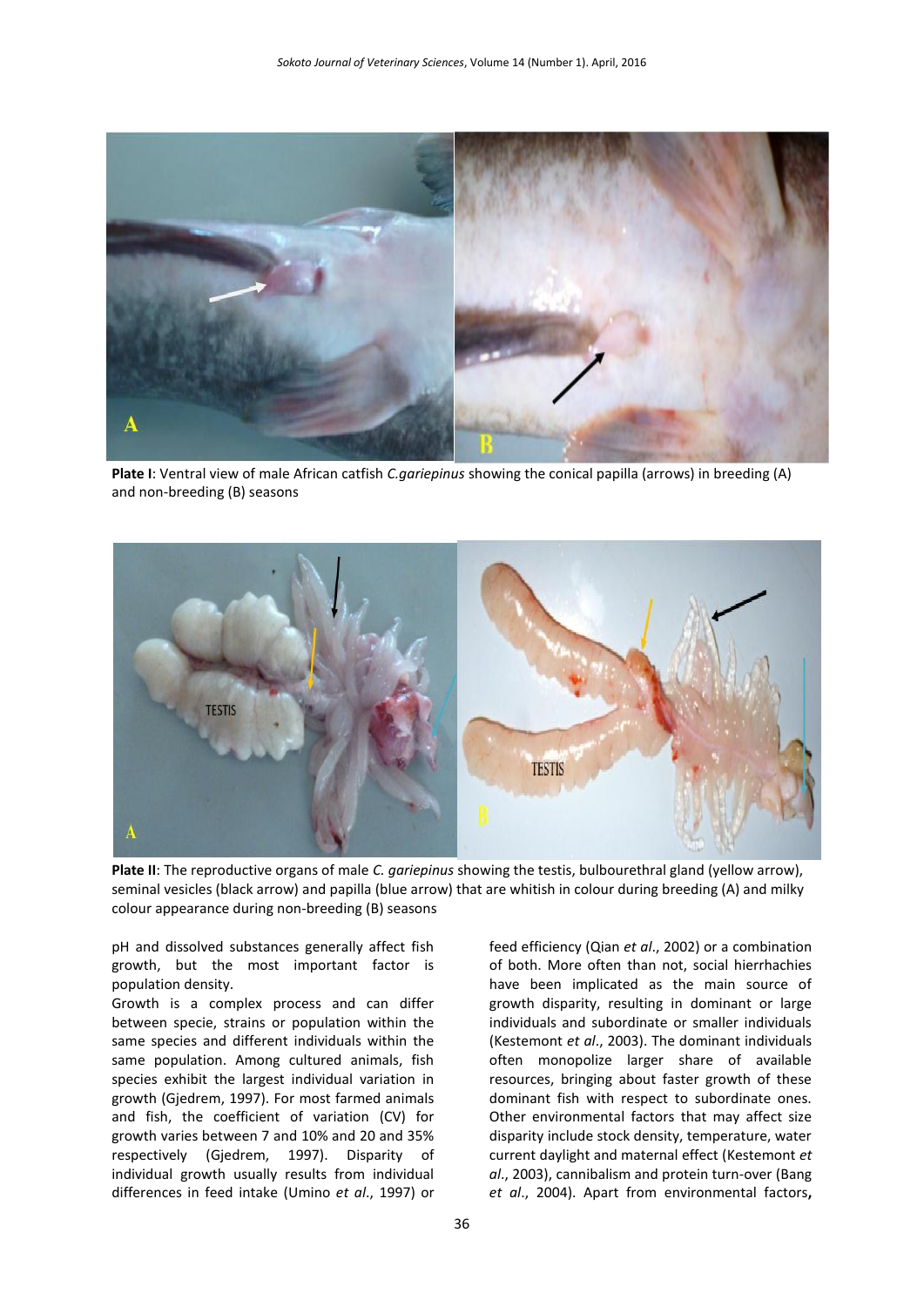genetic factors may play a role in bringing about differences in the growth of individual fish [\(Qian](http://scialert.net/fulltext/?doi=jfas.2014.252.256#1302383_ja) *et al*[., 2002\)](http://scialert.net/fulltext/?doi=jfas.2014.252.256#1302383_ja).

The artificial reproduction of the African catfish, as for all fin-fishes, is a chain of activities which is more or less similar to that of natural reproduction. It starts with the selection of matured fish from natural or broodstock. Ideal broodfish weighs between 300–800 gm, and are selected based on swollen or sometimes reddish or rose coloured genital papilla (Ben, 2003); this agrees with the findings in this study regarding the colour of the genital papilla. However, the average weight of the fish obtained in this study contradicts the findings of Ben (2003).

The reproductive organs of male African catfish (*C. gariepinus*) consist of paired testis, paired part of milt duct, unpaired part of milt duct that are surrounded by seminal vesicles and a conical papilla located ventro-cranial to the anal region. Studies on the complete reproductive organ have not been reported in Nigeria to the best of our knowledge. However, the testis as a paired organ in the posterior part of the abdominal cavity as observed in this study has been reported in farmed *C. gariepinus* by Diyaware *et al.* (2010) and Ikpegbu *et al.* (2012) and also in *Parasilurus aristotelis* (Iliadou & Fishelson, 1995). The testes during spawning period as observed in this study were lobular and whitish. This also agrees with the report of Diyaware *et al.* (2010). Attempts to collect milt from this species made by Nguenga *et al.* (1996) and Melo & Godinho (2006) yielded limited success probably because the specie possess accessory sex gland; seminal vesicles located at the unpaired part of the milt duct (Eduardo *et al.,* 2001). These seminal vesicles extension may possibly exert pressure on the milt duct leading to its occlusion, thereby hindering milt from coming out when abdominal pressure is applied. The reproductive organs during nonspawning period are smaller compared to the

#### **References**

- Bang A, Gronkjaer P & Malte H (2004). Individual variation in the rate of oxygen consumption by zebrafish embryos. *Journal of Fish Biology* **64**(1): 1285-1296.
- Ben AH (2003). Aquaculture in the tropics; Theory and Practice. Lantern printers, Pp 240.
- Bowser PR (2001). Anesthetic options for fish. In: *Recent Advances in Veterinary Anesthesia and Analgesia*: Companion Animals, (Gleed RD & Ludders JW, editors). International Veterinary Information service, Ithaca, New York. Pp 1-3.
- Diyaware MY, Haruna AB & Abubakar KA (2010). Determination of testes

spawning period. The seasonal differences are not clear but environmental factors such as temperature, food availability, rainfall, and photoperiod are known to be involved in this process (Martins *et al.* 2005). The colour of the organ changed from whitish to milky colour during spawning season in this study. This agrees with the report of Singh & [Joy \(1999](javascript:void(0);)). They observed that during non-spawning season, the reproductive organs of fish including the testis tend to regress and possibly change colour. However, the number of seminal vesicle extension during the spawning and non-spawning seasons in this study, disagree with Fishelson *et al.* (1994). They observed that sperm ducts are surrounded by up to 50 finger-like extensions of the seminal vesicles that may retain sperm flow when pressure is applied on the abdomen (Richter *et al*., 1976). However, the number of seminal vesicles coincides with the report of Van den Hurk *et al* (1987), who reported a wide range in the number of seminal vesicles in clariid species. [Nayyar & Sundararaj \(196](javascript:void(0);)9) reported that seasonal changes especially during spawning season in the weight and histology of the seminal vesicles are characterized by marked increases in size due to proliferation of glandular cells. The collection of seminal fluid in the lumen of seminal vesicles could also lead to their distention thereby increase their size. The testes, seminal vesicle, bulbourethral gland and the conical papilla that is externally located are all somewhat pinkish during spawning season. This agrees with the report of Teugel *et al.* (1982). They established that the colour of both external and internal organs is subject to changes depending on the intensity of the sunlight they are exposed to, their salinity and the water temperature.

In conclusion, the study has provided information on the gross morphology of male organs of wild African catfish (*C. gariepinus*) during the spawning and non-spawning seasons.

> regenerationperiod for African catfish (*Clarias anguillaris*) after milt (semen) collection through ablation. *Current Research Journal of Biological Sciences,* **2**(6): 375-379.

- Eduardo JB, Cavaco J, Goos H & Riidiger SWR (2001). Testosterone inhibits 11 ketotestestrone-induced spermatogenesis in African catfish (*Claria gariepinus*). *Biology of Reproduction,* **65**(6): 1807- 1812.
- Ekunwe PA & Emokaro CO (2009). Technical efficiency of catfish farmers in Kaduna,